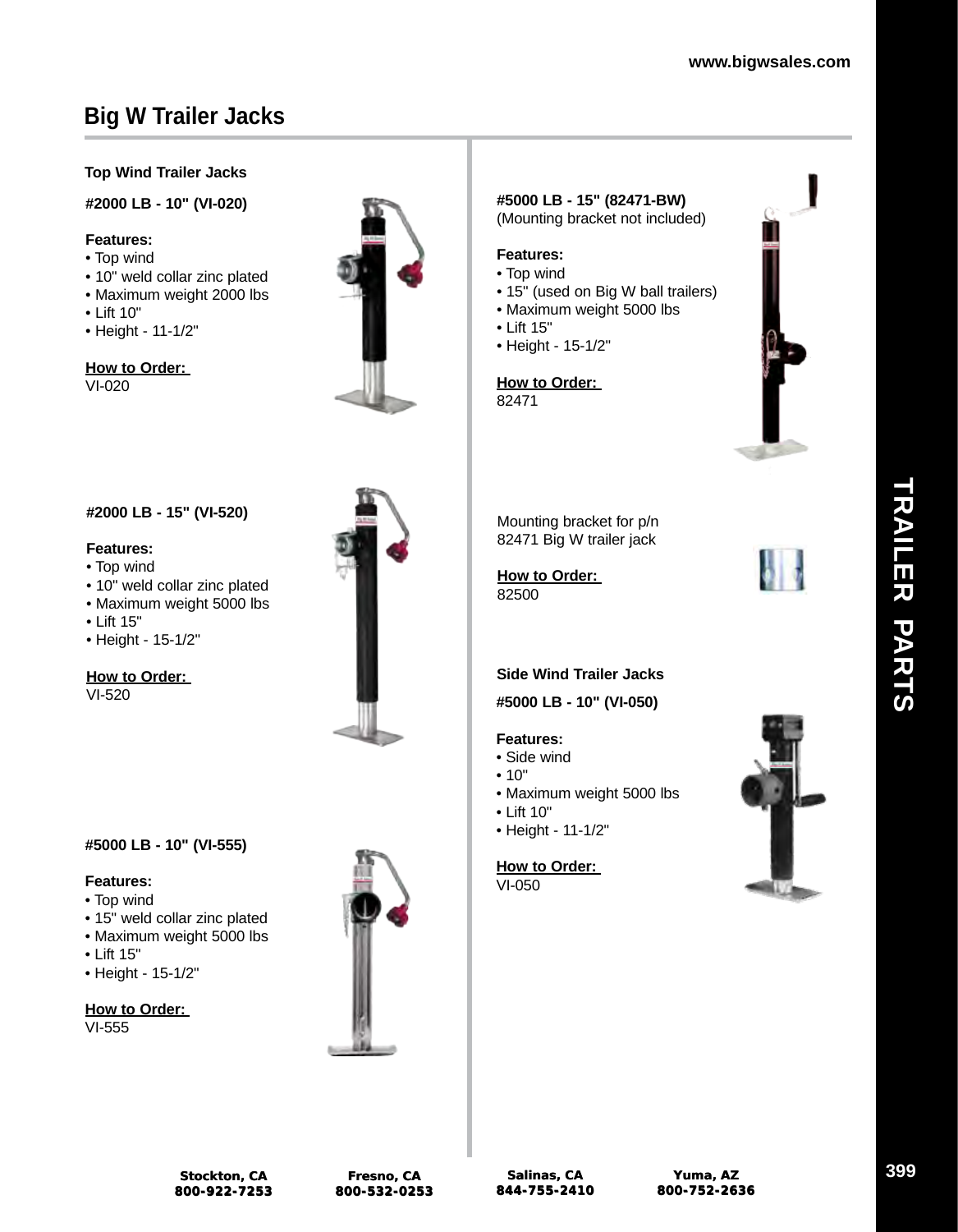# **Big W Sales**

# **Big W 500 Gallon Tank Trailer - Parts**



|                          | REF PART NO.      | <b>OTY</b>     | <b>IDESCRIPTION</b>                                                     |
|--------------------------|-------------------|----------------|-------------------------------------------------------------------------|
| $\mathbf{1}$             | TR-<br>4844600183 | 1              | Model 6 Actuator 6 Hole Offset                                          |
| $\overline{2}$           | 10405             | 3              | Nut                                                                     |
| 3                        | 18078             | 1              | <b>Clevis Hitch</b>                                                     |
| 4                        | 9093              | 3              | Bolt                                                                    |
| 5                        | <b>SC3835</b>     | 2              | Safety Chain w/Clevis Hook                                              |
| 6                        | TR-TLC12          | $\overline{2}$ | 7/16"-1/2" Safety Chain Clevis                                          |
| $\overline{7}$<br>8<br>9 | $VI-555$          | 1<br>1<br>1    | 5000# Top Wind Jack 15"<br>Pin (included w/jack)<br><b>Jack Bracket</b> |
| 10                       | <b>TR-BW10S-1</b> | $\overline{2}$ | Big W 10" Fender Bracket LF/RR                                          |
| 11                       | M195A             | 2              | 2" LED "PC"Side Marker Amber                                            |

|                 | REF PART NO.        |                | OTY IDESCRIPTION                 |  |  |
|-----------------|---------------------|----------------|----------------------------------|--|--|
| 12 <sup>2</sup> | 008-219-9B          | $\overline{2}$ | 865 Hub w/ Brakes (7000 lbs.)    |  |  |
| 13              | TR-<br>ST235/80R-16 | $\overline{2}$ | ST235/80R-16 Hwy Tire &<br>Wheel |  |  |
| 14              | 072-032-00          | $\overline{2}$ | <b>Spring Slipper</b>            |  |  |
| 15              | <b>TR-BW10S-2</b>   | $\overline{2}$ | Big W 10" Fender Bracket RF/LR   |  |  |
| 16              | M195R               | $\overline{2}$ | 2" LED "PC"Side Marker- Red      |  |  |
| 17              | <b>TR-M174R</b>     | 3              | 2" Light Grommet                 |  |  |
| 18              | M194R               | 3              | 2" LED Side Marker - Red         |  |  |
| 19              | M817R-7             | $\overline{2}$ | 4" LED Stop/Turn/Tail Light      |  |  |
| 20              | TR-B426-18          | $\overline{2}$ | 4" Light Grommet                 |  |  |
| 21              | 10X33FENDER         | 2              | Fenders                          |  |  |

**TRAILER PARTS**

TRAILER PARTS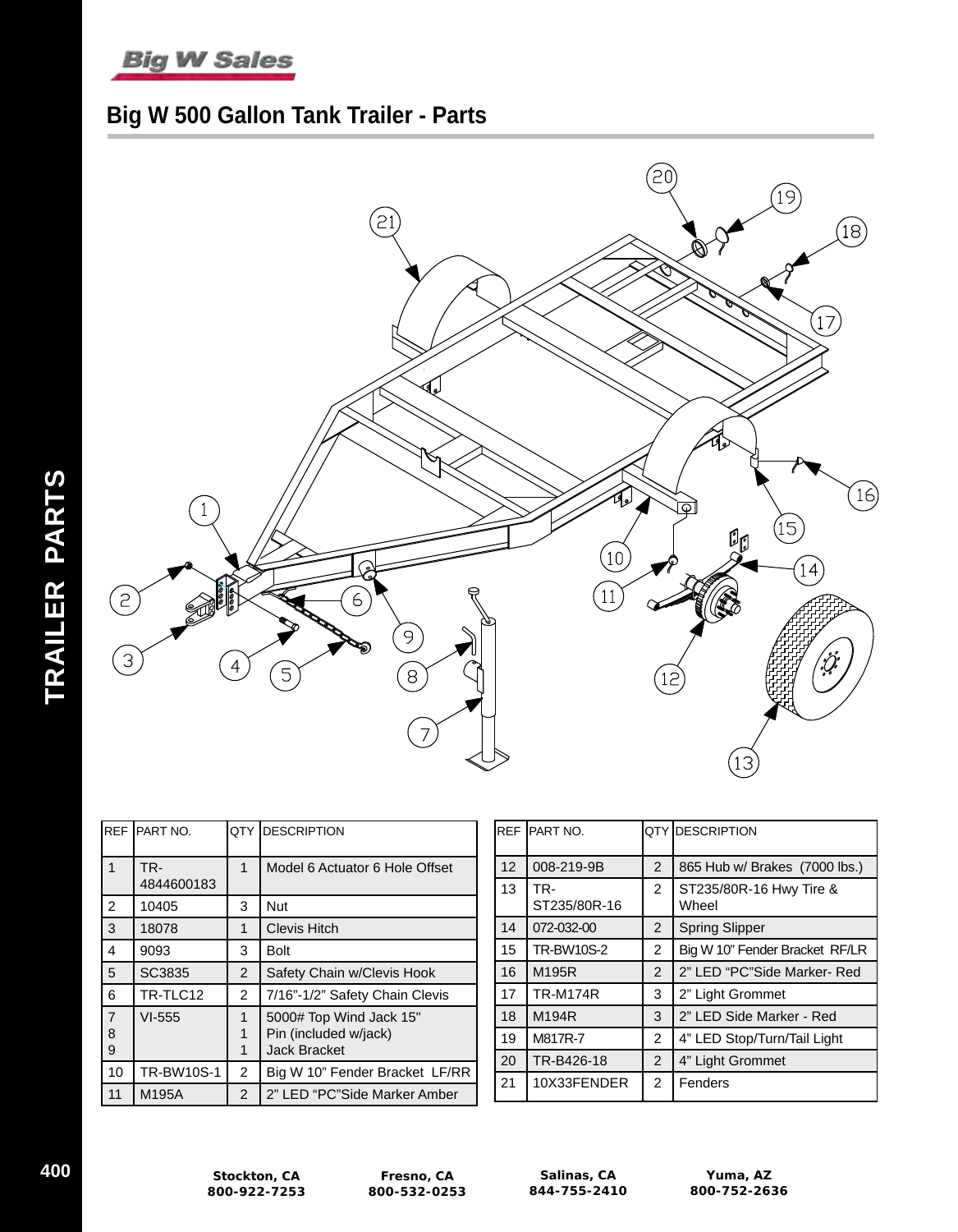# **Big W 1025 Gallon Tank Trailer - Parts**



|                | REF PART NO.          |                | QTY DESCRIPTION                |  |
|----------------|-----------------------|----------------|--------------------------------|--|
| $\overline{1}$ | TR-4876300            | $\mathbf 1$    | Model 20 Actuator              |  |
| $\overline{c}$ | 10405                 | 3              | Nut                            |  |
| 3              | 18078                 | 1              | <b>Clevis Hitch</b>            |  |
| 4              | 9093                  | 3              | Bolt                           |  |
| 5              | SC3835                | 2              | Safety Chain w/Clevis Hook     |  |
| 6              | TR-TCL12              | $\overline{2}$ | 7/16"-1/2" Safety Chain Clevis |  |
| $\overline{7}$ | 82471                 | 1              | Jack (5000 LBS)                |  |
| 8              | 95719                 | 1              | Pin (included w/jack)          |  |
| 9              | 82500                 | 1              | <b>Jack Bracket</b>            |  |
| 10             | TR-<br><b>BW10S-1</b> | $\mathcal{P}$  | Big W 10" Fender Bracket LF/RR |  |
| 11             | TR-M165A              | $\overline{2}$ | 2" LED "PC"Side Marker, Amber  |  |

|                 | <b>REF PART NO.</b> | <b>IDESCRIPTION</b><br>OTY. |                                |
|-----------------|---------------------|-----------------------------|--------------------------------|
| 12 <sup>2</sup> | TR-1586059          | 2                           | Dexter 7K Brake-60" Slipper    |
| 13              | TR.<br>ST235/80R-16 | 4                           | ST235/80R-16 Hwy Tire & Wheel  |
| 14              | 072-032-00          | 4                           | 3500 lb. Slipper Spring        |
| 15              | <b>TR-BW10S-2</b>   | $\overline{2}$              | Big W 10" Fender Bracket RF/LR |
| 16              | <b>TR-M165R</b>     | $\overline{2}$              | 2" LED "PC" Side Marker- Red   |
| 17              | <b>TR-M164R</b>     | 3                           | 2" Light Grommet               |
| 18              | TR-146-18           | 3                           | 2" LED Side Marker - Red       |
| 19              | TR-M417R-5P         | $\overline{2}$              | 4" LED Stop/Turn/Tail Light    |
| 20              | TR-B426-18          | $\overline{2}$              | 4" Light Grommet               |
| 21              | 12X72T              | $\overline{2}$              | Tandem Fender (14-1/2" Drop)   |
| 22              | TR-4511172          | Opt                         | Dexter 7K Idler Axle - Option  |

**Stockton, CA 800-922-7253**

**Fresno, CA 800-532-0253**

**Salinas, CA 844-755-2410**

**Yuma, AZ 800-752-2636** **TRAILER PARTS**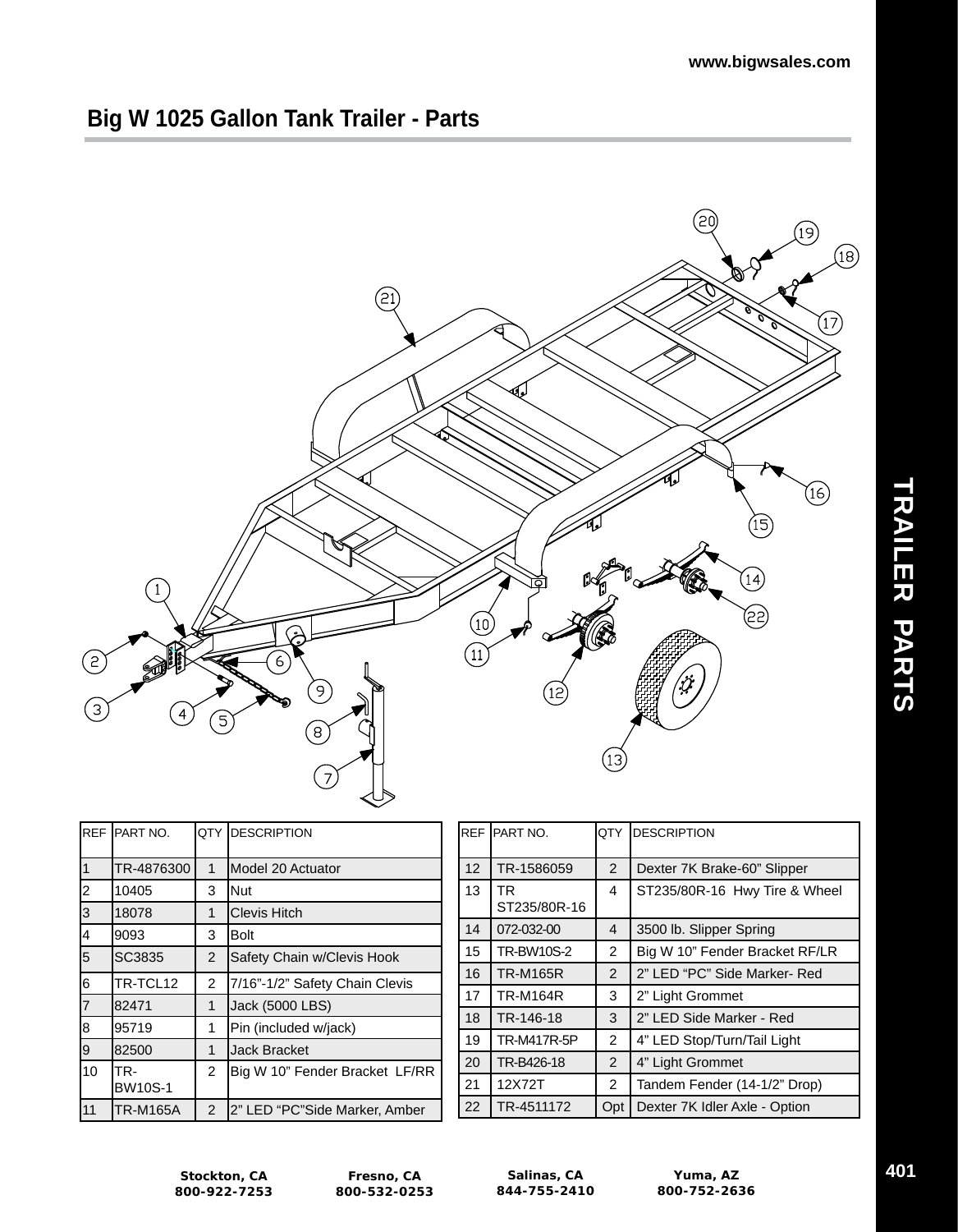

# **Big W 1650 Gallon Tank Trailer - Parts**



| <b>RFF</b>     | PART NO.              |                | QTY DESCRIPTION                |
|----------------|-----------------------|----------------|--------------------------------|
| 1              | TR-4876300            | 1              | Model 20 Actuator              |
| 2              | 10405                 | 3              | <b>Nut</b>                     |
| 3              | 18078                 | 1              | <b>Clevis Hitch</b>            |
| 4              | 9093                  | 3              | Bolt                           |
| 5              | SC3836G70             | $\overline{2}$ | Safety Chain w/Clevis Hook     |
| 6              | TR-TCL12              | 2              | 7/16"-1/2" Safety Chain Clevis |
| $\overline{7}$ | 82471                 | 1              | Jack (5000 lb.)                |
| 8              | 95719                 | 1              | Pin (included w/jack)          |
| 9              | 82500                 | 1              | Jack Bracket                   |
| 10             | TR-<br><b>BW12S-1</b> | $\overline{2}$ | Big W 12" Fender Bracket LF/RR |
| 11             | <b>TR-M165A</b>       | $\overline{2}$ | 2" LED "PC"Side Marker, Amber  |

| <b>REF</b>      | <b>IPART NO.</b>  |                | QTY DESCRIPTION                |
|-----------------|-------------------|----------------|--------------------------------|
| 12 <sup>2</sup> | TR-K08-<br>285-90 | 4              | 8K Hub & Drum                  |
| 13              | 1200165           | 4              | Tire & Wheel                   |
| 14              | TR-2608383        | $\overline{2}$ | Dexter 8K 9/16 Brake Axle      |
| 15              | <b>TR-BW12S-2</b> | 2              | Big W 12" Fender Bracket RF/LR |
| 16              | <b>TR-M165R</b>   | $\overline{2}$ | 2" LED "PC"Side Marker, Red    |
| 17              | <b>TR-M174R</b>   | 3              | 2" LED Side Marker, Red        |
| 18              | TR-146-18         | 3              | 2" Light Grommet               |
| 19              | TR-M417R-<br>5Р   | $\overline{2}$ | 4" LED Stop/Turn/Tail Light    |
| 20              | TR-B426-18        | $\overline{2}$ | 4" Light Grommet               |
| 21              | 12X75             | $\overline{2}$ | Fender (cut to 14" drop)       |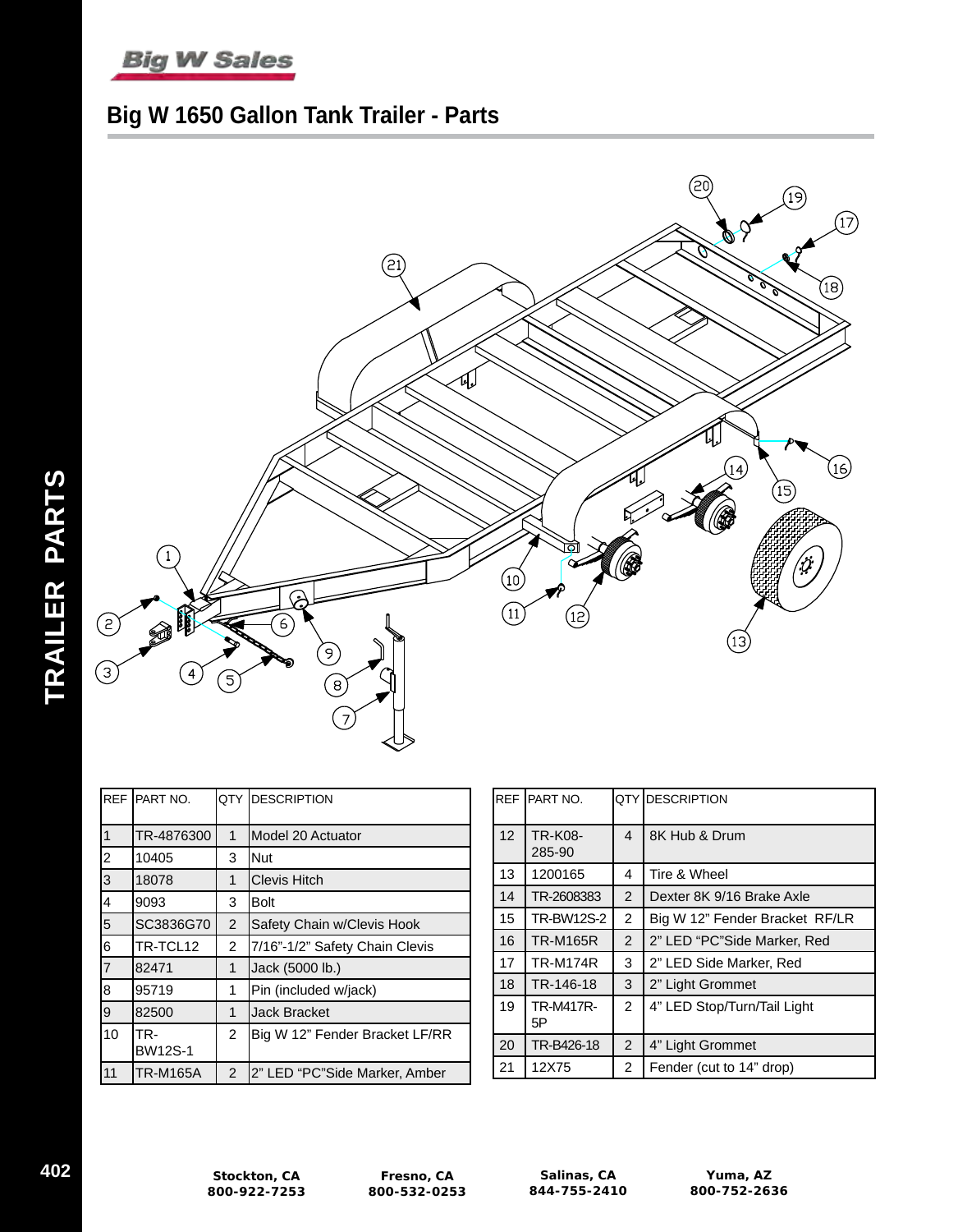# **Big W 1085 Gallon Ball Tank - Parts**



|    | REF PART NO.    | QTY            | <b>IDESCRIPTION</b>                    |    | REF IPART NO.   | IQTY           | <b>IDESCRIPTION</b>              |
|----|-----------------|----------------|----------------------------------------|----|-----------------|----------------|----------------------------------|
| l1 | TR-4876300      |                | Model 20 Actuator                      | 12 | 008-219-9B      | 4              | 865 Hub w/ Brakes (7000 lb.)     |
| l2 | 10405           | 3              | <b>INut</b>                            | 13 | TR-             | 4              | ST235/80R-16 Hwy Tire & Wheel    |
| 3  | 18078           |                | Clevis Hitch                           |    | ST235/80R-16    |                |                                  |
| l4 | 19093           | 3              | <b>Bolt</b>                            | 14 | 072-032-00      | $\overline{4}$ | <b>Spring Slipper</b>            |
| 5  | ISG3835         | $\overline{2}$ | Safety Chain w/Clevis Hook             | 15 | TR-BW12S-2      | 2              | Big W 12" Fender Bracket RF/LR   |
| l6 | TR-TCL12        | 2              | 7/16"-1/2" Safety Chain Clevis         | 16 | <b>TR-M165R</b> | 2              | 2" LED "PC"Side Marker, Red      |
| 17 | 182471          |                | Jack (5000 lb.)                        | 17 | <b>TR-M164R</b> | 3              | 2" Light Grommet                 |
| l8 | 95719           |                | Pin (included w/jack)                  | 18 | TR-146-18       | 3              | 2" LED Side Marker, Red          |
| l9 | 182500          |                | <b>Jack Bracket</b>                    | 19 | TR-M417R-5P     | 2              | 4" LED Stop/Turn/Tail Light      |
| 10 | TR-             | 2              | <b>IBif W 10" Fender Bracket LF/RR</b> | 20 | TR-B426-18      | 2              | 4" Light Grommet                 |
|    | <b>BW10S-1</b>  |                |                                        | 21 | 12X72T          | $\overline{2}$ | Tandem Fender 14-1/2" Drop       |
| 11 | <b>TR-M165A</b> | $\overline{2}$ | 2" LED "PC" Side Marker, Amber         | 22 | 008-219-9A      | Opt            | 865 Idler Hub (7000lb.) - Option |

**Stockton, CA 800-922-7253**

**Fresno, CA 800-532-0253**

**Salinas, CA 844-755-2410**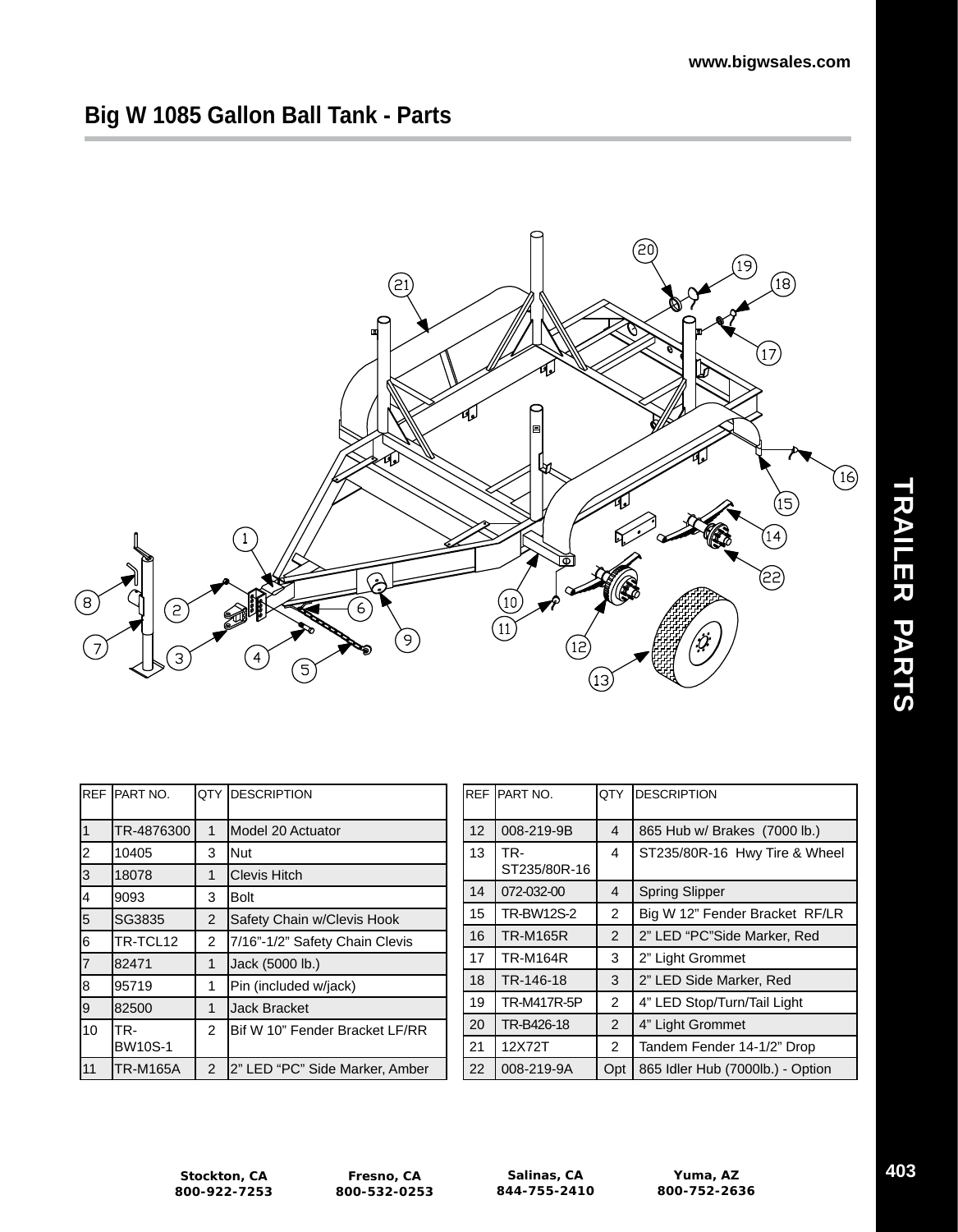

# **Big W 240 Trailer - Parts**



| <b>REF</b>     | <b>IPART NO.</b>      | QTY            | <b>IDESCRIPTION</b>            |  |
|----------------|-----------------------|----------------|--------------------------------|--|
| 1              | TR-4876300            | 1              | Model 20 Actuator              |  |
| 2              | 10405                 | 3              | Nut                            |  |
| 3              | 18078                 | 1              | <b>Clevis Hitch</b>            |  |
| 4              | 9093                  | 3              | Bolt                           |  |
| 5              | SG3836G70             | 2              | Safety Chains w/Clevis Hook    |  |
| 6              | TR-TCL12              | 2              | 7/16"-1/2" Safety Chain Clevis |  |
| $\overline{7}$ | 82471                 | 1              | Jack (5000 lbs.)               |  |
| 8              | 95719                 | 1              | Pin (included w/jack)          |  |
| 9              | 82500                 | 1              | <b>Jack Bracket</b>            |  |
| 10             | TR-<br><b>BW12S-1</b> | 2              | Big W 12" Fender Bracket LF/RR |  |
| 11             | TR-M165A              | $\overline{2}$ | 2" LED "PC"Side Marker, Amber  |  |

|                 | REF PART NO.             | QTY DESCRIPTION |                                |
|-----------------|--------------------------|-----------------|--------------------------------|
| 12 <sup>2</sup> | <b>TR-K08-</b><br>285-90 | 4               | 8K Hub & Drum                  |
| 13              | 1200165                  | 4               | Tire & Wheel                   |
| 14              | TR-2608386               | 2               | Dexter 8K 9/16 Brake Axle Comp |
| 15              | <b>TR-BW12S-2</b>        | $\overline{2}$  | Big W 12" Fender Bracket RF/LR |
| 16              | <b>TR-M165R</b>          | $\overline{2}$  | 2" LED "PC" Side Marker, Red   |
| 17              | <b>TR-M164R</b>          | 3               | 2" LED Side Marker, Red        |
| 18              | TR-146-18                | 3               | 2" Light Grommet               |
| 19              | <b>TR-M417R-</b><br>5Р   | $\overline{2}$  | 4" LED Stop/Turn/Tail Light    |
| 20              | TR-B426-18               | 2               | 4" Light Grommet               |
| 21              | 12X75                    | 2               | Fender (cut to 14" drop)       |

**TRAILER PARTS**

TRAILER PARTS

**Salinas, CA 844-755-2410**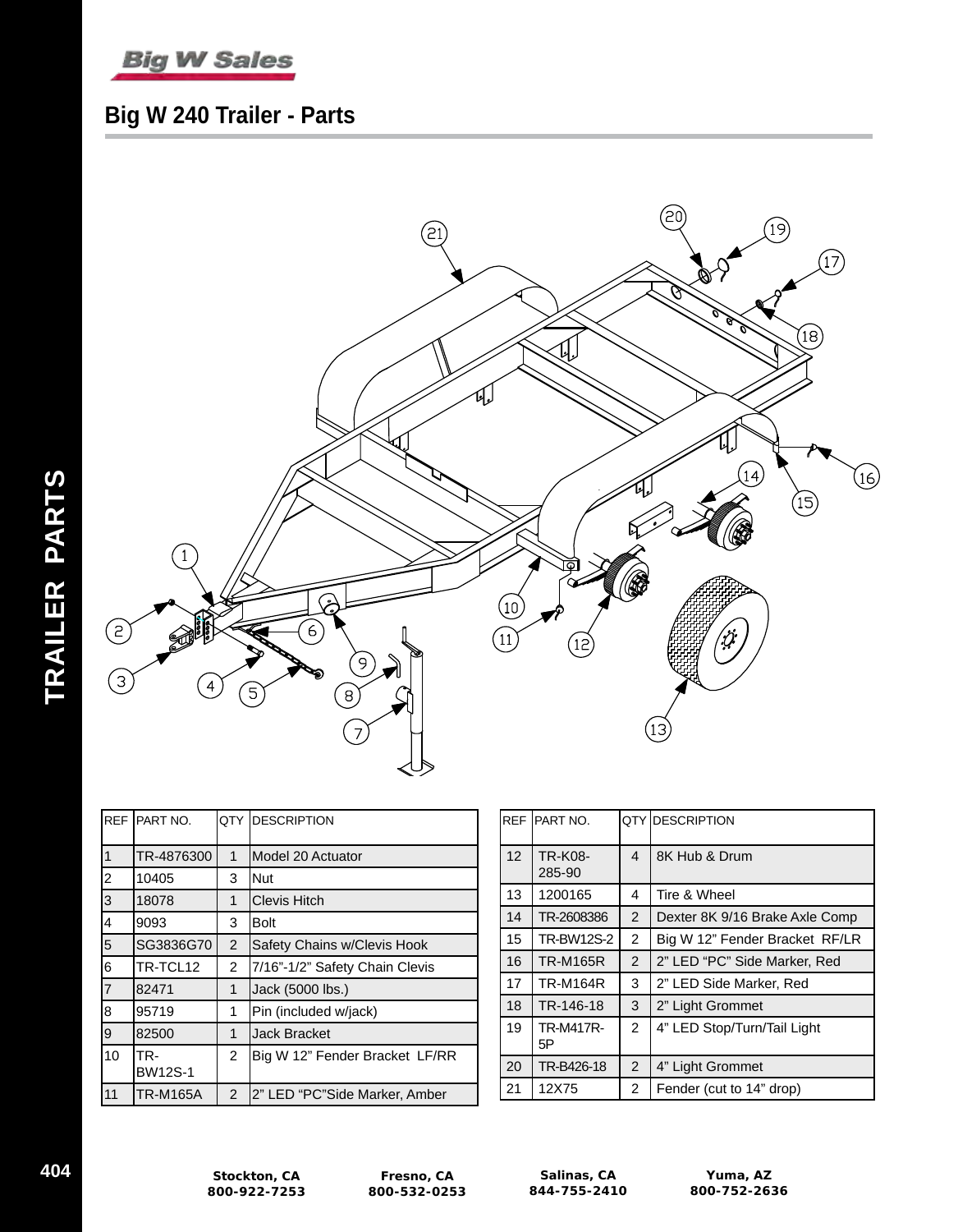# **865 Hub Group 7,000 lbs. Capacity**



# **Grease Lube Parts**

| Item | Part $#$   | Description                                                    |
|------|------------|----------------------------------------------------------------|
| 1    | 010-054-00 | Grease Seal 2.25"                                              |
| 1    | 010-036-00 | E-Z Lube® Seal 2.25"                                           |
| 2    | 031-030-02 | 25580 Inner Bearing Cone                                       |
| 3    | 031-030-01 | 25520 Inner Bearing Cup                                        |
| 4    | 031-017-01 | 14276 Outer Bearing Cup - 865 Hub                              |
| 5    | 031-017-02 | 14125A Outer Bearing Cone - 865 Hub                            |
| 8B   | 021-043-01 | Grease Cap for E-Z Lube <sup>®</sup> - 865 Hub                 |
| 8D   | 085-001-00 | E-Z Lube <sup>®</sup> Rubber Plug                              |
| 9    | 005-057-00 | Spindle Washer                                                 |
| 29   | 006-191-00 | Special Jam Nut for E-Z Lube <sup>®</sup><br>(after 2002)      |
| 30   | 006-190-00 | Spindle Nut Retainer for E-Z Lube <sup>®</sup><br>(after 2002) |

# **Hubs**

| Item              | Part $#$ | Description                   | <b>Bolt Circle</b> |
|-------------------|----------|-------------------------------|--------------------|
| Hubs/Drums        |          |                               |                    |
| 25                |          | 008-219-04   Grease 1/2" Stud | 8 on 6.50          |
| <b>Plain Hubs</b> |          |                               |                    |
| 26                |          | 008-231-09   Grease 1/2" Stud | 8 on 6.50          |

# **Studs & Wheel Nuts**

| Item | Part #` | Description                                                                |
|------|---------|----------------------------------------------------------------------------|
| 11   |         | 007-122-00 1/2-20 x 1.84 Long Press-in Stud*<br>Idler (hubs prior to 1-04) |
| 11   |         | 007-262-00 1/2-20 x 2.50 Long Press-in Stud*<br>Hub/Drum (hubs after 1-04) |
| 12   |         | 006-080-00   1/2-20 60° Cone Nut                                           |

# **Brakes**

| Item | Part $#$              | Description                  |
|------|-----------------------|------------------------------|
| ns   | K23-338-00/K23-339-00 | LH/RH Hydraulic Uni-Servo 7K |
| -20  | $**$                  | 12" x 12" Hydraulic Brake    |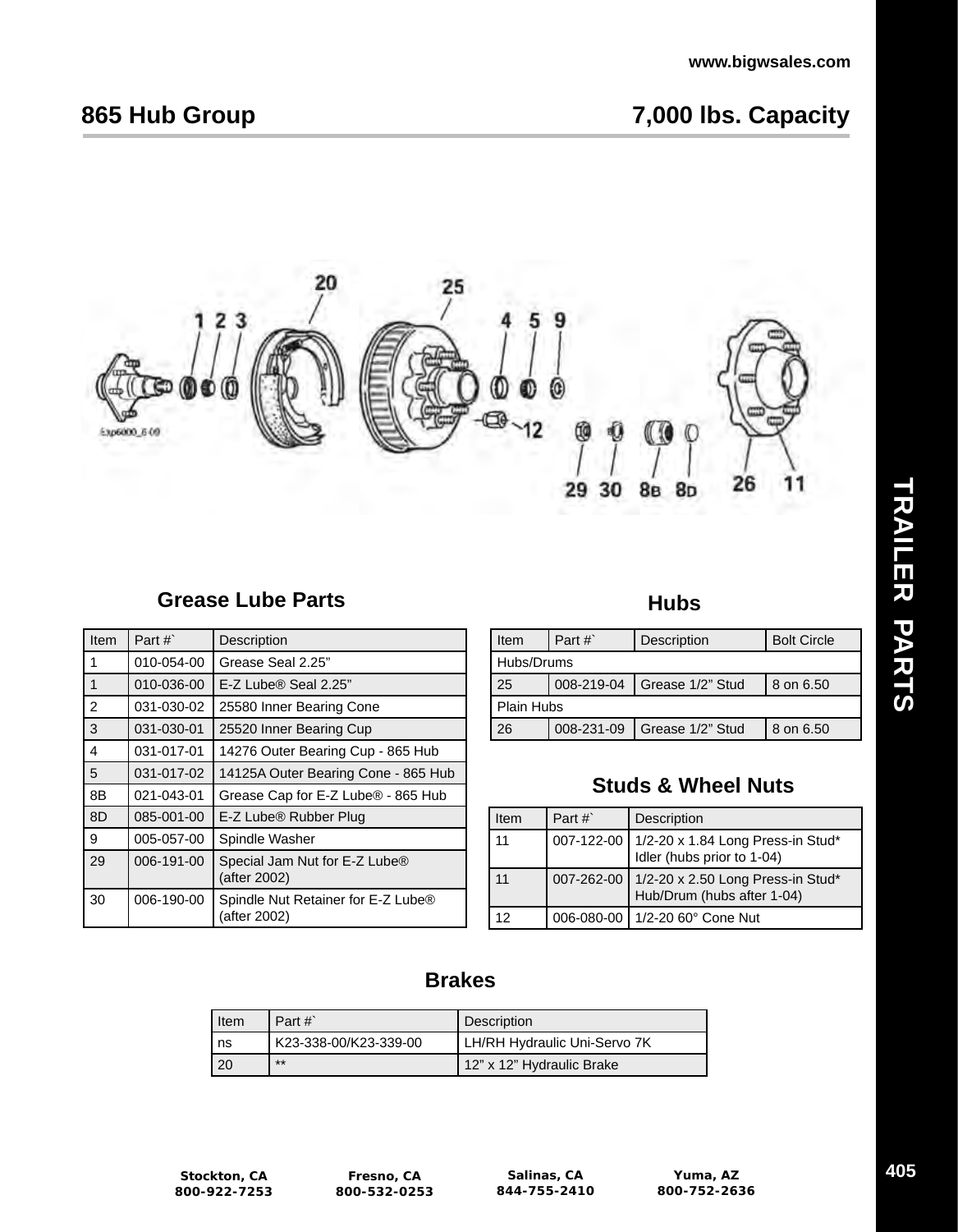

# **12" x 2" Hydraulic Brake 7,000 lbs. Capacity**



# **Hydraulic Brake 7000 lb.**

| Item             | Part#`     | Qty/<br><b>Brk</b> | Description                                                                                                                                                                                                            |
|------------------|------------|--------------------|------------------------------------------------------------------------------------------------------------------------------------------------------------------------------------------------------------------------|
| $+0$             | K23-338-00 | 1                  | LH Complete Brake Assembly US                                                                                                                                                                                          |
| $+0$             | K23-339-00 | 1                  | RH Complete Brake Assembly US                                                                                                                                                                                          |
| $\mathbf{1}$     | 036-093-08 | 1                  | <b>Backing Plate Assembly</b>                                                                                                                                                                                          |
| $\overline{2}$   | 054-064-00 | 1                  | LH Brake Cylinder Uni-Servo                                                                                                                                                                                            |
| $\overline{c}$   | 054-065-00 | 1                  | RH Brake Cylinder Uni-Servo                                                                                                                                                                                            |
| $\overline{3}$   | 054-060-00 | 1 or $2$           | Cylinder Push Rod US (1) DS (2)                                                                                                                                                                                        |
| $\overline{4}$   | 087-001-00 | $\mathfrak{p}$     | Sems (screw & water assembly)                                                                                                                                                                                          |
| $\overline{5}$   | 005-113-00 | 1                  | Anchor Post Washer                                                                                                                                                                                                     |
| $6\phantom{a}$   | 046-101-00 | $\mathfrak{p}$     | <b>Retractor Spring</b>                                                                                                                                                                                                |
| $\overline{7}$   | K71-269-11 | 1                  | LH Shoe & Lining Kit Contains:<br>1 #040-219-00 LH Primary Shoe & Lining<br>1 #040-218-02 LH Secondary Shoe & Lining<br>2 #046-077-00 Shoe Hold Down Spring & Cup<br>2 #049-077-00 Shoe Hold Down Pin #4               |
| $\overline{7}$   | K71-270-22 | 1                  | RH Shoe & Lining Kit Contains:<br>#040-219-00 RH Primary Shoe & Lining<br>$\mathbf{1}$<br>1 #040-218-01 RH Secondary Shoe & Lining<br>2 #046-077-00 Shoe Hold Down Spring & Cup<br>2 #049-012-00 Shoe Hold Down Pin #4 |
| $\,8\,$          | 043-029-00 | 1                  | <b>Adjuster Assembly</b>                                                                                                                                                                                               |
| $\boldsymbol{9}$ | 046-102-00 | 1                  | <b>Adjusting Screw Spring</b>                                                                                                                                                                                          |
| 10               | 046-007-00 | 1                  | Adjuster Slot Plug                                                                                                                                                                                                     |
| $*11$            | 006-193-00 | 5                  | Nut Washer Assembly                                                                                                                                                                                                    |
| ns               | 054-089-00 | 1                  | Bleeder Screw (included with item #2)                                                                                                                                                                                  |

ns - not shown

\* Not included with complete brake assembly. Item sold separately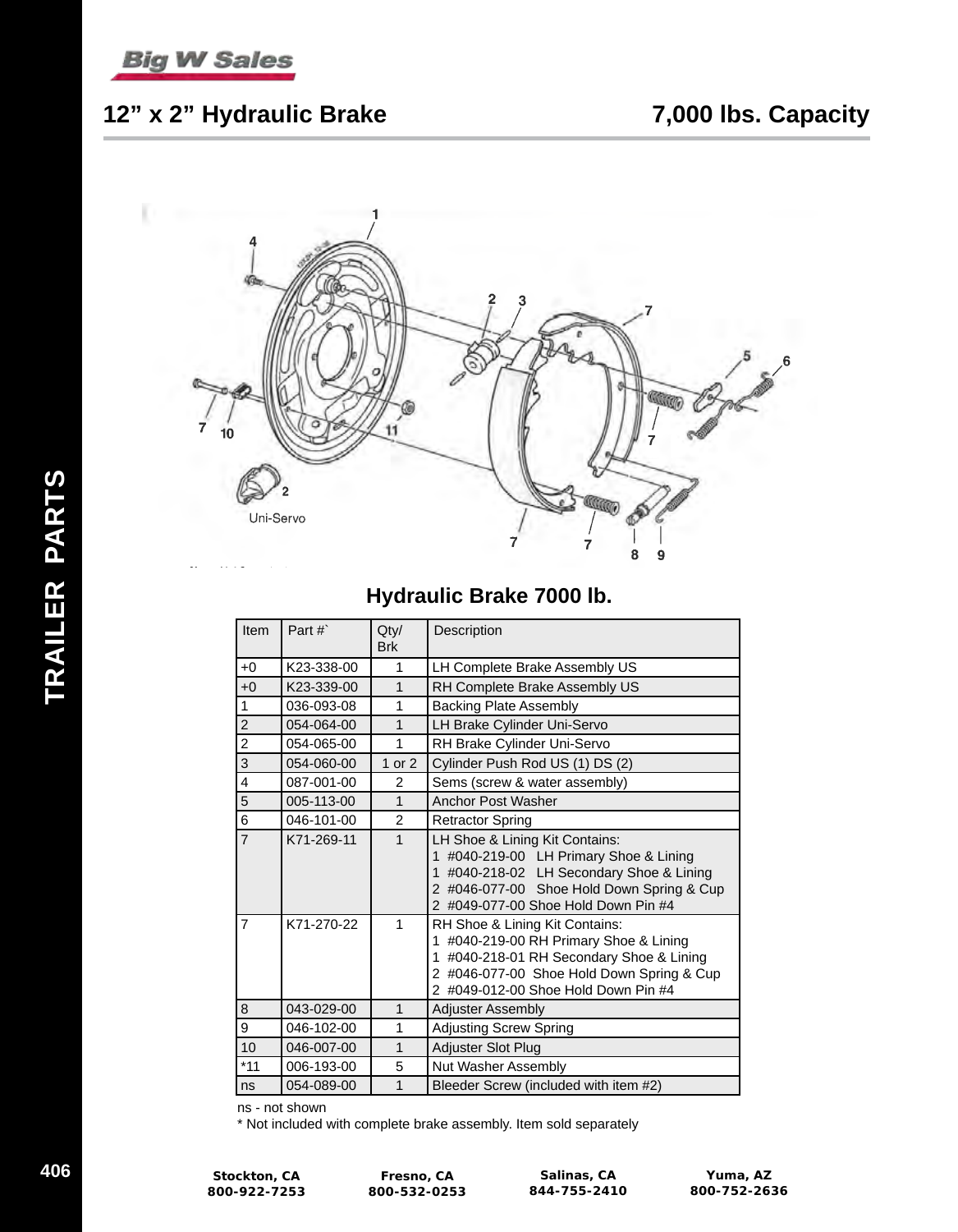# **Leaf Spring Application Information 7,000 lbs. Capacity**



| <b>Current Production</b> |
|---------------------------|
|                           |
|                           |

|              | <b>Single</b> | <b>Tandem</b> |
|--------------|---------------|---------------|
|              | A/P-103-10    | A/P-202-10§   |
| A            | 24.0          |               |
| B            |               | 28.8          |
| $\mathsf{C}$ |               | 33.5          |
| D            | 11.5          | 11.5          |
| F            |               |               |

**Slipper Springs** 

A.B.E - Hanger Spacing

- C Axle Spacing
- D Axle Location
- H Center of Spindle
- Y Frame Height
- Z Top of Tire to Bottom of Frame SLR - Static Load Radius

To determine these values, contact your local sales engineer or distributor to run ProSpec™

### **Slipper Spring Axle Assemblies**

| Hanger Kits |               |        | Quantity per Kit |            |  |
|-------------|---------------|--------|------------------|------------|--|
| Part#       | Description   | Height | HGR-110-10       | HGR-202-10 |  |
| 028-001-00  | Front Hanger  | 4.25"  |                  |            |  |
| 029-001-00  | Center Hanger | 3.5"   | $- - -$          |            |  |
| 030-028-00  | Rear Hanger   | 4"     |                  |            |  |

| <b>Attaching Parts Kits</b> |                       | Quantity per Kit |             |  |
|-----------------------------|-----------------------|------------------|-------------|--|
| Part #                      | Description           | A/P-103-10       | A/P-202-10§ |  |
| 006-007-01                  | 9/16-18 Locknut       | 2                |             |  |
| 006-011-00                  | Keeper Nut            | 2                | 4           |  |
| 006-111-00                  | <b>Equalizer Nut</b>  | ---              | 2           |  |
| 007-001-01                  | <b>Equalizer Bolt</b> | ---              | 2           |  |
| 007-007-00                  | Keeper Bolt           | 2                | 4           |  |
| 007-017-00                  | Spring Eye Bolt       | 2                | 4           |  |
| 013-004-00                  | Equalizer             | ---              | 2           |  |
| 013-044-01                  | Equalizer             |                  |             |  |

§ For 33.5" axle spacing ⱡ For 36" axle spacing

Some combinations of hangers and spring mountings may result in insufficient bump clearance. Refer to the Miscellaneous section for additional hanger kits, A/P kits, or other tires.

**Stockton, CA 800-922-7253**

**Fresno, CA 800-532-0253**

**Salinas, CA 844-755-2410**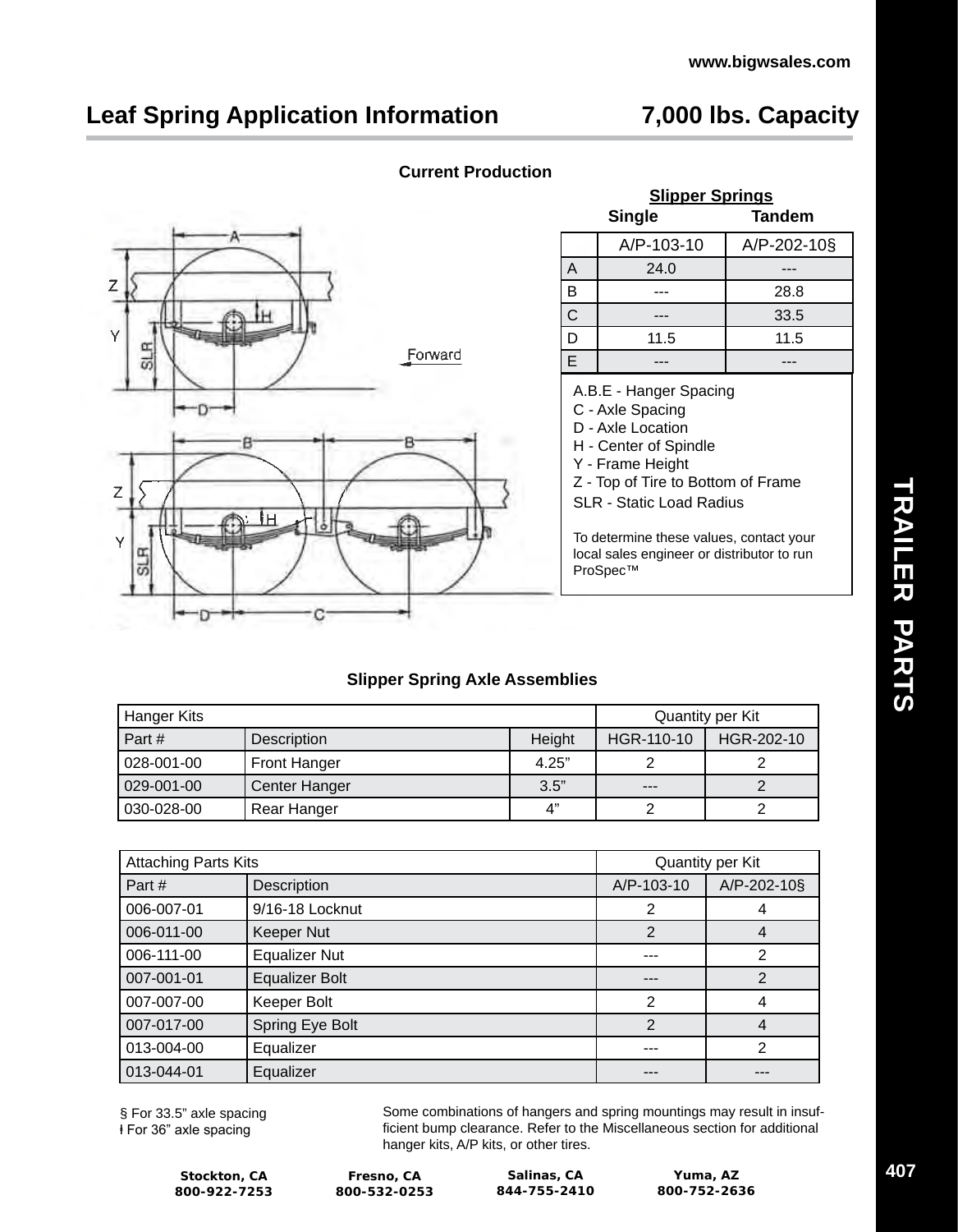



| Item           | Part $#$   | Description                         |
|----------------|------------|-------------------------------------|
| 1              | 010-063-00 | Seal (Unitized)                     |
| $\overline{2}$ | 031-030-02 | 25580 Inner Bearing Cone            |
| 3              | 031-030-01 | 25520 Inner Bearing Cup             |
| 4              | 031-028-01 | 02420 Outer Bearing Cup             |
| 5              | 031-028-02 | 02475 Outer Bearing Cup             |
| 6              | 006-176-00 | Spindle Nut                         |
| $\overline{7}$ | 019-002-00 | <b>Cotter Pin</b>                   |
| 8C             | 021-035-00 | Oil Cap                             |
| 8D             | 046-032-00 | Oil Cap Plug                        |
| 9              | 005-057-00 | Spindle Washer                      |
| ns             | 046-052-00 | Oil Filler Plug (service part only) |
| 16             | 010-045-00 | 'O'Ring for Oil Lube                |

# **Oil Lube Parts 121/4" x 33/8" Brakes**

| Item | Part $#$              | Description                         |
|------|-----------------------|-------------------------------------|
| ns   | K23-418-00/K23-419-00 | <b>LH/RH Hydraulic</b><br>Uni-Servo |
| 10   | $***$                 | <b>Backing Plate</b>                |
| 20   | $***$                 | <b>Brake Shoe</b>                   |
|      |                       |                                     |

## **Hubs**

| Item | Part $#$   | Description    | <b>Bolt Circle</b> |
|------|------------|----------------|--------------------|
| -24  | 008-285-09 | Oil 9/16" Stud | l 8 on 6.50        |
| ns   | 008-287-14 | Oil 9/16" Stud | l 8 on 6.50        |

# **Studs & Wheel Nuts**

| Item | Part $#$   | Description            |
|------|------------|------------------------|
| 12   | 006-053-00 | 9/16"-18 60° Cone Nut  |
| 18   | 007-132-00 | 9/16"-18 Press-in Stud |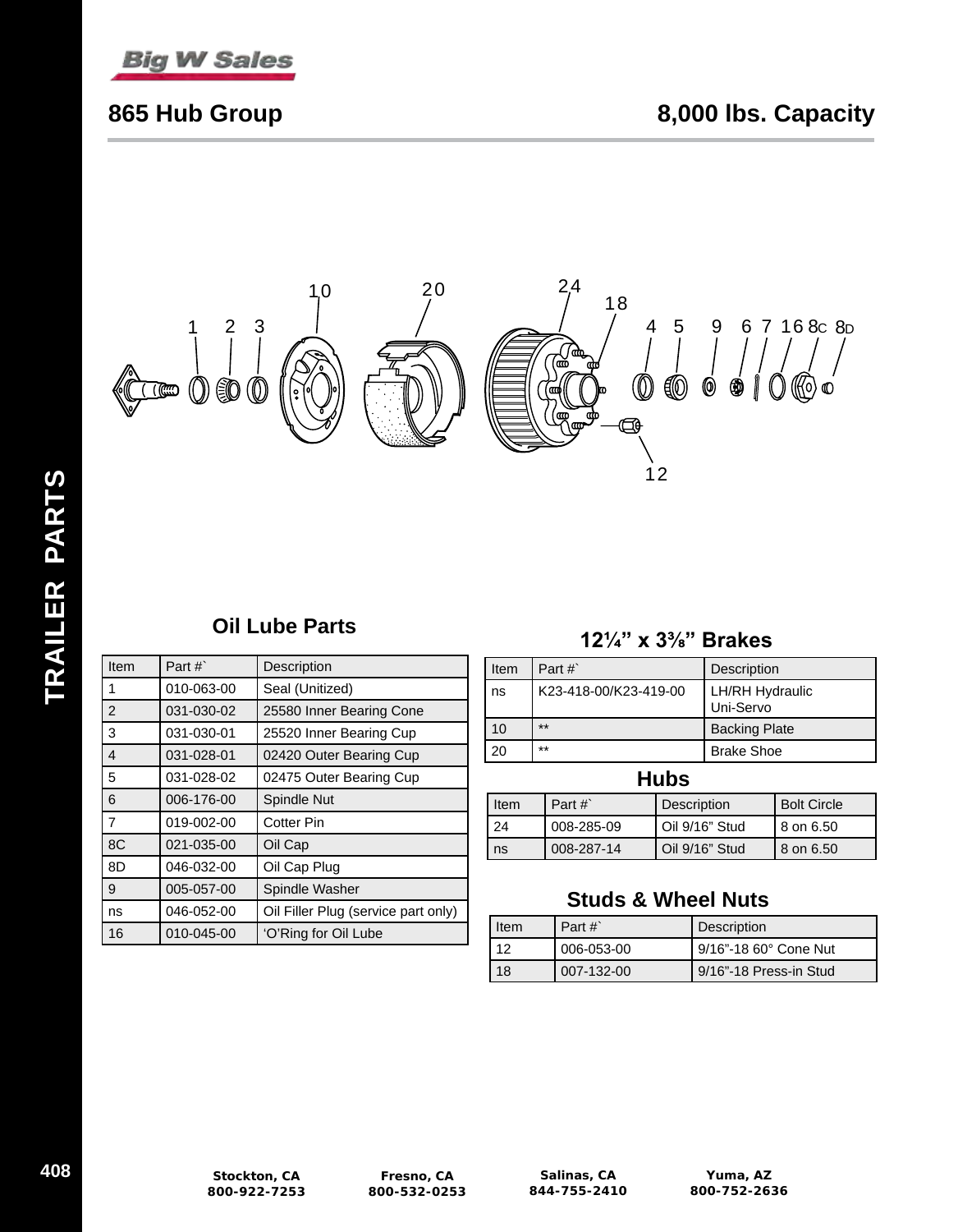# **12-1/4" x 3-3/8" 8K Hydraulic Brake FSA 8,000 lbs. Capacity**



# **Hydraulic Brake FSA**

| Item                             | Part#`     | Qty/<br><b>Brk</b> | Description                                                                            | Item                                                                                              | Part #`     | Qty/<br><b>Brk</b> | Description                                     |
|----------------------------------|------------|--------------------|----------------------------------------------------------------------------------------|---------------------------------------------------------------------------------------------------|-------------|--------------------|-------------------------------------------------|
| $+0$                             | K23-418-00 | $\mathbf 1$        | LH Complete Brake Assembly FSA US                                                      | $\overline{7}$                                                                                    | 054-033-00  | 1 or               | Cylinder Push Rod US (1)                        |
| $+0$                             | K23-419-00 | 1                  | RH Complete Brake Assembly FSA US                                                      |                                                                                                   |             | 2                  | DS(2)                                           |
| $*1$                             | 036-115-20 | $\mathbf 1$        | Dust Shield                                                                            | 8                                                                                                 | 036-064-06  | $\mathbf{1}$       | <b>LH Spider Assembly US</b>                    |
| $\overline{2}$                   | 069-053-00 | $\mathbf{1}$       | Retainer                                                                               |                                                                                                   |             |                    | (incl. items 4, 6, 7)                           |
| 3                                | K71-165-00 | $\mathbf{1}$       | LH Shoe & Lining Kit Contains:<br>LH Primary Shoe &<br>1 #040-199-01                   | 8                                                                                                 | 036-064-07  | $\mathbf{1}$       | RH Spider Assembly US<br>(incl. items 4, 6, 7)  |
|                                  |            |                    | Lining<br>1 #040-199-02<br><b>LH Secondary Shoe</b>                                    | 8                                                                                                 | 036-064-03  | $\mathbf{1}$       | <b>Spider Assembly</b><br>(incl. items 4, 6, 7) |
|                                  |            |                    | & Lining                                                                               | 9                                                                                                 | 046-087-00  | 1                  | <b>Retractor Spring</b>                         |
|                                  |            |                    | 2 #005-107-00<br>Shoe Hold Down                                                        | 10                                                                                                | 071-464-00  | $\mathbf{1}$       | <b>LH Adjuster Lever</b>                        |
|                                  |            |                    | Washer                                                                                 | 10                                                                                                | 071-463-00  | 1                  | RH Adjuster Lever                               |
|                                  |            |                    | 2 #006-086-00<br>Locknut                                                               | 11                                                                                                | 046-135-00  | $\mathbf{1}$       | <b>LH Adjuster Spring</b>                       |
| $\overline{3}$                   | K71-166-00 | $\mathbf{1}$       | RH Shoe & Lining Kit Contains:<br>RH Primary Shoe &<br>1 #040-200-01                   | 11                                                                                                | 046-134-00  | 1                  | <b>RH Adjuster Spring</b>                       |
|                                  |            |                    | Lining                                                                                 | 12                                                                                                | 071-456-00  | $\mathbf{1}$       | <b>Cable Attachment Bracket</b>                 |
|                                  |            |                    | 1 #040-200-02<br>RH Secondary Shoe                                                     | 13                                                                                                | 046-131-01  | 1                  | <b>Extension Spring</b>                         |
|                                  |            |                    | & Lining                                                                               | 15                                                                                                | 048-019-00  | $\mathbf{1}$       | <b>LH Adjuster Assembly</b>                     |
|                                  |            |                    | 2 #005-107-00<br>Shoe Hold Down                                                        | 15                                                                                                | 048-020-00  | $\mathbf{1}$       | RH Adjuster Assembly                            |
|                                  |            |                    | Washer<br>2 #006-086-00<br>Locknut                                                     | $*16$                                                                                             | 007-097-00  | $\overline{4}$     | <b>Brake Mounting Bolt</b>                      |
|                                  |            |                    |                                                                                        | 18                                                                                                | 034-062-00  | 1                  | Piston Stop                                     |
| $\overline{4}$<br>$\overline{5}$ | 007-113-00 | $\overline{c}$     | Shoe Hold Down Screw                                                                   | 19                                                                                                | 046-132-00  | $\mathbf{1}$       | Adjuster Clip (thread end)                      |
|                                  | 071-462-00 | $\mathbf{1}$       | <b>Adjuster Cable</b>                                                                  | 20                                                                                                | 046-133-00  | 1                  | Adjuster Clip (barrel end)                      |
| 6                                | K71-080-00 | $\mathbf{1}$       | Wheel Cylinder Kit (1.00 Bore) Con-<br>tains:                                          | $*25$                                                                                             | 046-0007-00 | 2                  | Adjuster Slot Plug                              |
|                                  |            |                    | 1 #046-130-00<br>Spring                                                                | $*26$                                                                                             | 006-129-00  | $\overline{4}$     | <b>Brake Mounting Nut</b>                       |
|                                  |            |                    | 2 #054-032-00<br><b>Boot</b>                                                           | $*27$                                                                                             | 005-058-00  | $\overline{4}$     | Lock Washer                                     |
|                                  |            |                    | 2 #054 041-00<br>Piston<br>2 #054-085-00<br>Cup<br><b>Bleeder Screw</b><br>#054-035-00 | Not included w/complete brake assembly. Item sold<br>separately.<br>+Uni-Servo version not shown. |             |                    |                                                 |

**Stockton, CA 800-922-7253**

**Fresno, CA 800-532-0253**

**Salinas, CA 844-755-2410**

**Yuma, AZ 800-752-2636**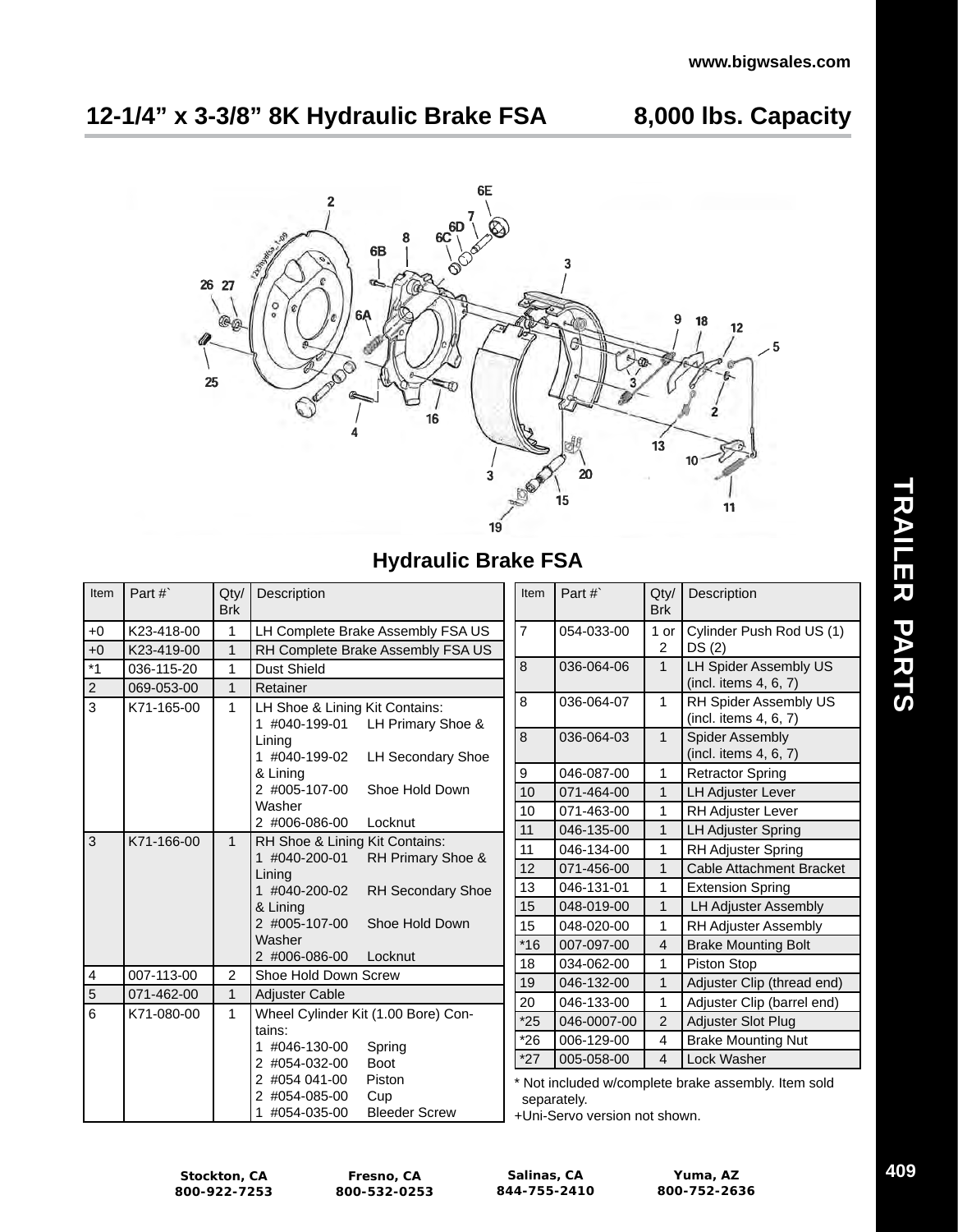# **Big W Sales**

# **Leaf Spring Application Information 8,000 lbs. Capacity**





### **Slipper Spring Axle Assemblies**

| Hanger Kits  |                      |        | Quantity per Kit |            |  |
|--------------|----------------------|--------|------------------|------------|--|
| Part#        | Description          | Height | HGR-138-10       | HGR-238-10 |  |
| l 028-009-01 | <b>Front Hanger</b>  | 5"     |                  |            |  |
| l 029-005-01 | <b>Center Hanger</b> | 4.5"   | $---$            |            |  |
| l 030-006-01 | Rear Hanger          | 6.38"  |                  |            |  |

| <b>Attaching Parts Kits</b> |                       | <b>Quantity Per Kit</b> |
|-----------------------------|-----------------------|-------------------------|
| Part#                       | Description           | A/P-216-10              |
| 006-007-01                  | 9/16-18 Locknut       |                         |
| 006-011-00                  | <b>Keeper Nut</b>     |                         |
| 006-111-00                  | <b>Equalizer Nut</b>  | 2                       |
| 007-001-01                  | <b>Equalizer Bolt</b> | 2                       |
| 007-007-00                  | Keeper Bolt           |                         |
| 007-017-00                  | Spring Eye Bolt       | 4                       |
| 013-004-00                  | Equalizer             |                         |
| 013-044-01                  | Equalizer             | 2                       |

| D80 Overhanging Per Side |            |      |  |  |  |
|--------------------------|------------|------|--|--|--|
|                          | MAX<br>MIN |      |  |  |  |
| Straight                 | יי פ       | 9.5" |  |  |  |
| 4" Drop                  | a"         | 9.5" |  |  |  |

§ For 33.5" axle spacing ⱡ For 36" axle spacing

Some combinations of hangers and spring mountings may result in insufficient bump clearance. Refer to the Miscellaneous section for additional hanger kits, A/P kits, or other tires.

**Fresno, CA 800-532-0253**

**Salinas, CA 844-755-2410**

**Yuma, AZ 800-752-2636**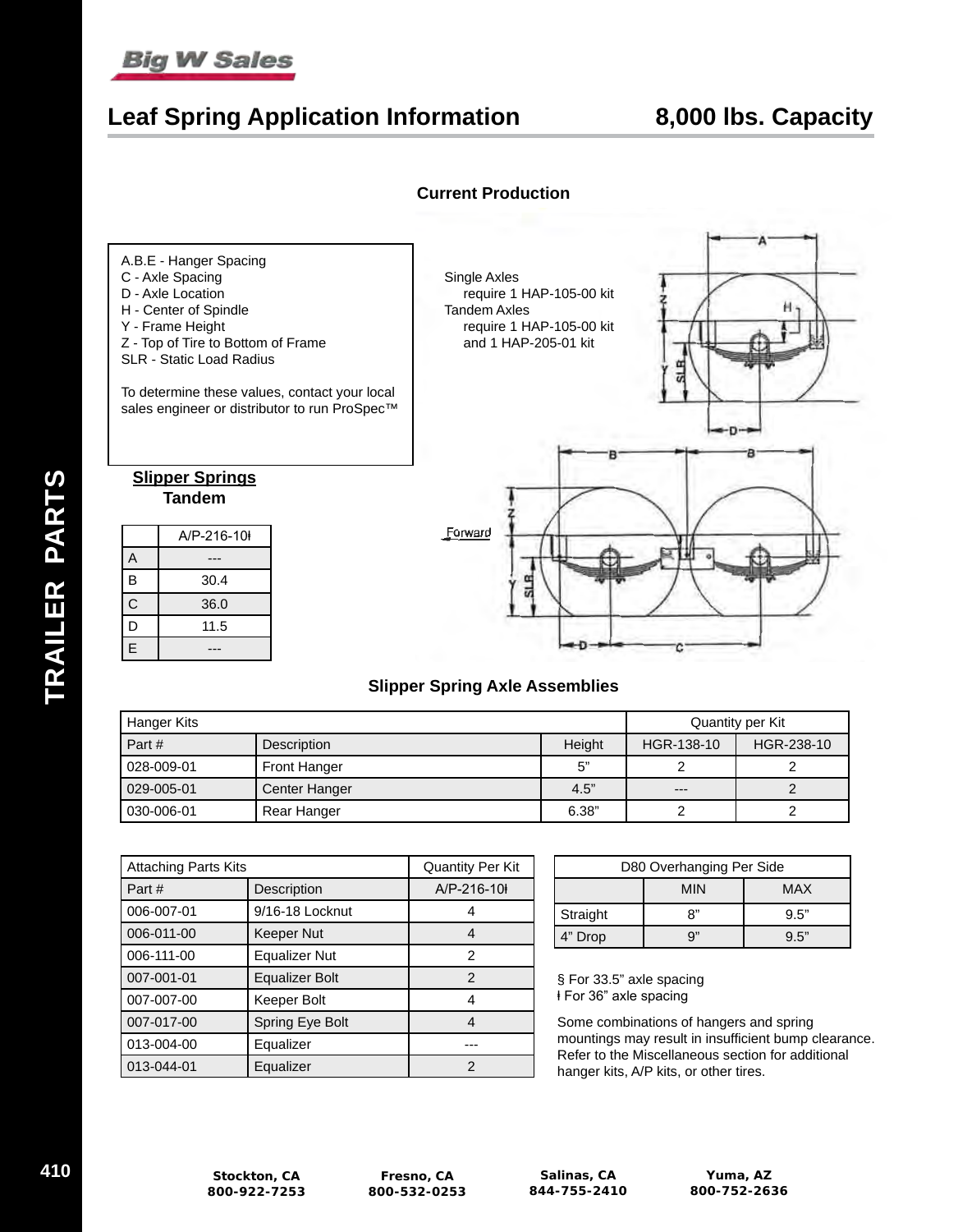## **Current Production**

### **Slipper Springs**



| Stack & Loaded Arch Height |            |            |  |  |
|----------------------------|------------|------------|--|--|
|                            | 7K<br>8K   |            |  |  |
| Part Number                | 072-032-00 | 072-051-01 |  |  |
| Capacity                   | 3500       | 4000       |  |  |
| <b>Stack Height</b>        | 1.80       | 2.52       |  |  |
| Width (inches)             | 2.00       | 2.00       |  |  |
| Axle Location              | 11.50      | 11.50      |  |  |
| Loaded Arch Hgt.           | 2.00       | 2.00       |  |  |



Overslung Shown

| Hanger Heights |               |                 |                  |              |  |
|----------------|---------------|-----------------|------------------|--------------|--|
| Hanger Kit     | Axle<br>Combo | Front<br>Height | Center<br>Height | <b>Notes</b> |  |
| HGR-110-00     |               | 4.25"           | N/A              | $3.5K - 7K$  |  |
| HGR-138-00     |               | 5"              | N/A              |              |  |
| HGR-202-238    | 2             | 4.25"           | 3.5"             |              |  |
| HGR-238-00     | 2             | 5"              | 4.5"             |              |  |

| Tube Diameter & Spring Pd<br>Height - DE and SS |                                                                         |  |  |  |  |  |  |
|-------------------------------------------------|-------------------------------------------------------------------------|--|--|--|--|--|--|
| Capacity                                        | Pad Ht.<br>Pad Ht.<br>Tube<br>Tube<br>Dia Std<br>Dia Opt<br>Std<br>Opt. |  |  |  |  |  |  |
| D70                                             | 3.00<br>3.5<br>0.60<br>0.50                                             |  |  |  |  |  |  |
| D80                                             | 3.5<br>N/A<br>N/A<br>0.50                                               |  |  |  |  |  |  |

| <b>Attaching Part Kits</b> |                                        |            |                  |  |  |
|----------------------------|----------------------------------------|------------|------------------|--|--|
|                            | 33.5" Axle Spacing<br>36" Axle Spacing |            |                  |  |  |
| Capacity                   | Single<br>Tandem                       |            | Tandem           |  |  |
| l D70                      | A/P-103-10                             | A/P-202-10 | A/P-216-10       |  |  |
| l D80                      | A/P-103-10                             | A/P-202-10 | $A/P - 216 - 10$ |  |  |

# TRAILER PARTS **TRAILER PARTS**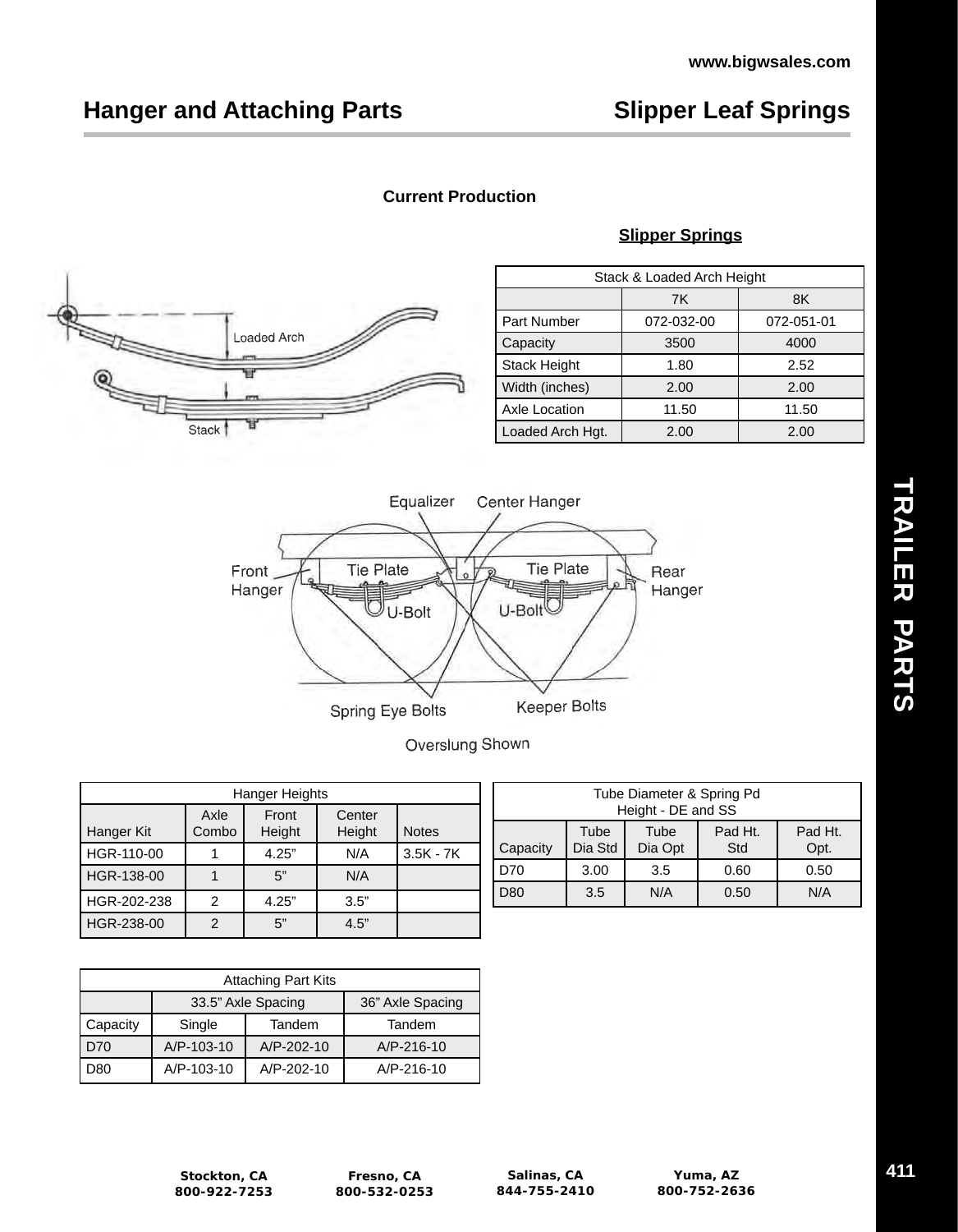# **Leaf Spring Application Information 7,000 lbs. Capacity**

### **Old Version**

| <b>Double Eye Springs</b>                                                           |                               |       |       |  |  |  |  |
|-------------------------------------------------------------------------------------|-------------------------------|-------|-------|--|--|--|--|
|                                                                                     | For Standard 33" Axle Spacing |       |       |  |  |  |  |
| Single A/P-122-00<br>Tandem A/P-233-00<br>Triple A/P-335-00<br><b>Spring Length</b> |                               |       |       |  |  |  |  |
|                                                                                     | 21"<br>24"<br>26"             |       |       |  |  |  |  |
| Α                                                                                   | 19.62                         | 23.50 | 25.75 |  |  |  |  |
| B                                                                                   | 25.00<br>29.50<br>27.50       |       |       |  |  |  |  |
| С                                                                                   | 28.75<br>31.00<br>33.00       |       |       |  |  |  |  |
| D<br>12.00<br>13.00<br>10.62                                                        |                               |       |       |  |  |  |  |
| E                                                                                   | 28.75                         | 31.00 | 33.00 |  |  |  |  |

| <b>Double Eye Springs</b>     |       |                   |       |  |  |
|-------------------------------|-------|-------------------|-------|--|--|
| For Optional 35" Axle Spacing |       |                   |       |  |  |
|                               |       | Tandem A/P-233-00 |       |  |  |
| <b>Spring Length</b>          |       |                   |       |  |  |
| 21"<br>24"<br>26"             |       |                   |       |  |  |
| В                             | 26.00 | 28.50             | 30.50 |  |  |
| C                             | 35.00 |                   |       |  |  |
| D<br>10.62<br>12.00<br>13.00  |       |                   |       |  |  |
| F                             | 30.80 | 33.00             | 35.00 |  |  |



| D60 Overhang Per Side |            |             |            |            |  |
|-----------------------|------------|-------------|------------|------------|--|
|                       | <b>MIN</b> | <b>DISC</b> |            | <b>MAX</b> |  |
| Straight              | 6.63"      | 9.00"       |            | 10.00"     |  |
| 4" Drop               | 7.87"      | N/A         |            | 9.50"      |  |
| Nev-R-Lube ®          | 6.19"      | 9.00"       |            | 10.00"     |  |
| D70 Overhang Per Side |            |             |            |            |  |
|                       | <b>MIN</b> |             | <b>MAX</b> |            |  |
| Straight              | 6.63"      |             | 9.00"      |            |  |
| 4" Drop               | 7.87"      |             | 9.00"      |            |  |
| Nev-R-Lube®<br>6.37"  |            | 9.00"       |            |            |  |

### **Slipper Spring Axle Assemblies**

| <b>Attaching Part Kits</b> |                                        |                  |                  |  |
|----------------------------|----------------------------------------|------------------|------------------|--|
| Part#                      | Description                            | $A/P-122-$<br>00 | $A/P-223-$<br>00 |  |
| 006-092-01                 | Flange Locknut                         | 6                | 14               |  |
| 007-126-00                 | <b>Shackle Bolt</b>                    | $\mathcal{P}$    | 6                |  |
| 013-104-02                 | Equalizer                              |                  | 2                |  |
| 013-105-02                 | Equalizer                              |                  |                  |  |
| 013-122-02                 | Equalizer                              |                  |                  |  |
| 013-126-02                 | Equalizer                              |                  |                  |  |
| 018-011-00                 | Shackle Link                           |                  | 4                |  |
| 018-012-00                 | Shackle Link, Long                     | $\mathcal{P}$    |                  |  |
| 018-020-00                 | Shackle Link As-<br>sembly             |                  | 4                |  |
| 018-021-00                 | <b>Shackle Link As-</b><br>sembly Long | $\mathfrak{p}$   |                  |  |

| Hanger Kits |                      |  |        | <b>Quantity Per Kit</b> |                |
|-------------|----------------------|--|--------|-------------------------|----------------|
| Hanger Kit  | Description          |  | Height | HGR-<br>104-00          | HGR-<br>248-00 |
| 028-005-00  | Hanger               |  | 3.25"  | 2                       | 4              |
| 028-006-00  | <b>Front Hanger</b>  |  | 1.44"  |                         |                |
| 029-008-00  | Front Hanger         |  | 2.06"  |                         |                |
| 029-031-00  | <b>Center Hanger</b> |  | 3.62"  | ---                     | 2              |
| 030-020-00  | <b>Rear Hanger</b>   |  | .91"   | 2                       |                |